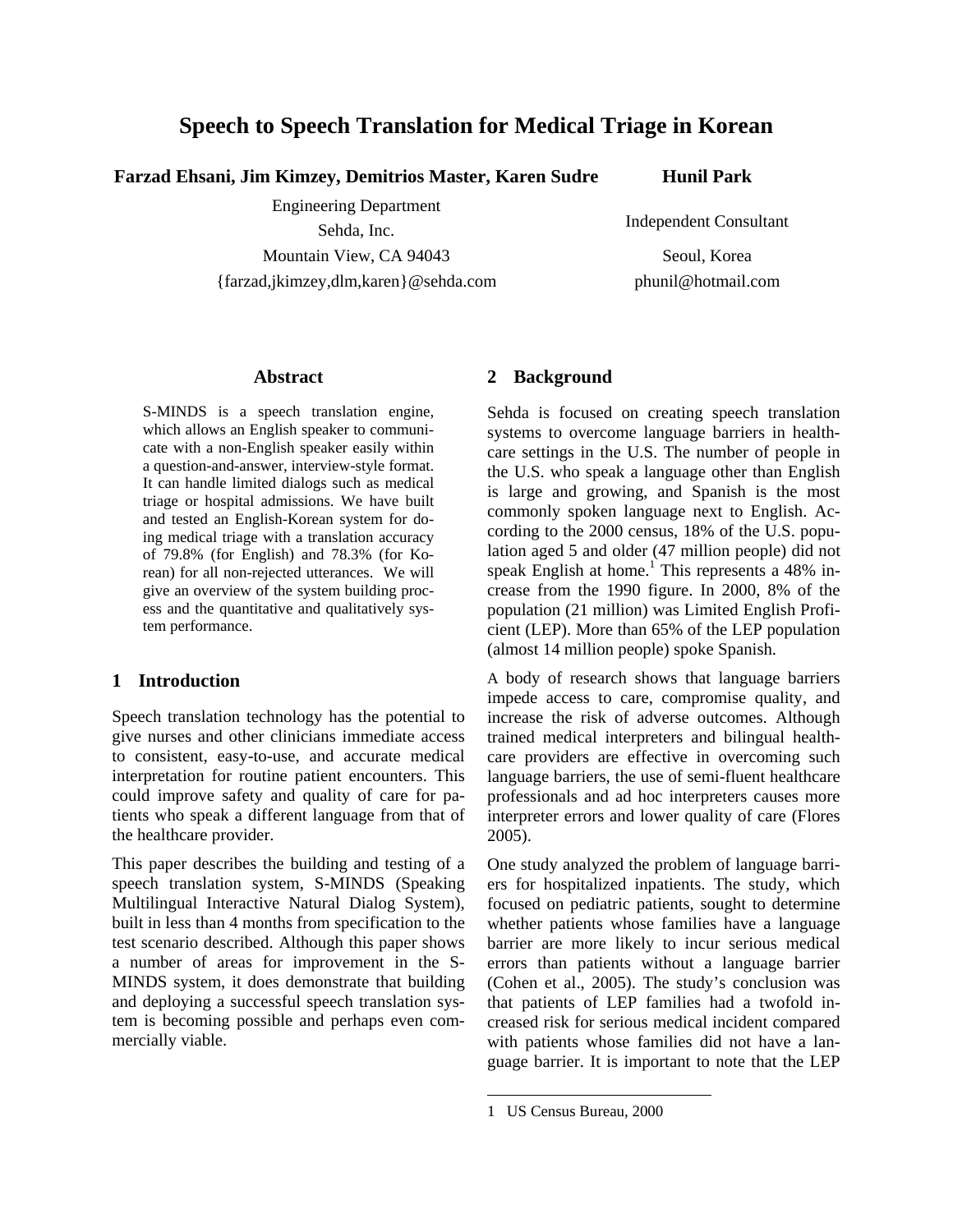patients in this study were identified as needing interpreters during their inpatient stay and medical interpreters were available.

Although the evidence favors using trained medical interpreters, there is a gap between best practice and reality. Many patients needing an interpreter do not get one, and many must use ad hoc interpreters. In a study of 4,161 uninsured patients who received care in 23 hospitals in 16 cities, more than 50% who needed an interpreter did not get one (Andrulis et al., 2002).

Another study surveyed 59 residents in a pediatric residency program in an urban children's hospital (O'Leary and Hampers, 2003). Forty of the 59 residents surveyed spoke little or no Spanish. Again, it is important to note that this hospital had in-house medical interpreters. Of this group of nonproficient residents:

- 100% agreed that the hospital interpreters were effective; however, 75% "never" or only "sometimes" used the hospital interpreters.
- 53% used their inadequate language skills in the care of patients "often" or "every day."
- 53% believed the families "never" or only "sometimes" understood their child's diagnosis.
- 43% believed the families "never" or only "sometimes" understood discharge instructions.
- 40% believed the families "never" or only "sometimes" understood the follow-up plan.
- 28% believed the families "never" or only "sometimes" understood the medications.
- 53% reported calling on their Spanishproficient colleagues "often" or "every day" for help.
- 80% admitted to avoiding communication with non-English-speaking families.

The conclusion of the study was as follows: "Despite a perception that they are providing suboptimal communication, nonproficient residents rarely use professional interpreters. Instead, they tend to rely on their own inadequate language skills, impose on their proficient colleagues, or avoid communication with Spanish-speaking families with LEP."

Virtually every study on language barriers suggests that these residents are not unique. Physicians and staff at several hospitals have told Sehda that they are less likely to use a medical interpreter or telephone-based interpreter because it takes too long and is too inconvenient. Sehda believes that to bridge this gap requires 2-way speech translation solutions that are immediately available, easy to use, accurate, and consistent in interpretation.

The need for speech translation exists in healthcare, and a lot of work has been done in speech translation over the past two decades. Carnegie-Mellon University has been experimenting with spoken language translation in its JANUS project since the late 1980s (Waibel et al., 1996). The University of Karlsruhe, Germany, has also been involved in an expansion of JANUS. In 1992, these groups joined ATR in the C-STAR consortium (Consortium for Speech Translation Advanced Research) and in January 1993 gave a successful public demonstration of telephone translation between English, German and Japanese, within the limited domain of conference registrations (Woszczyna, 1993). A number of other large companies and laboratories including NEC (Isotani, et al., 2003) in Japan, the Verbmobil Consortium (Wahlster, 2000), NESPOLE! Consortium (Florian et al., 2002), AT&T (Bangalore and Riccardi, 2001), and ATR have been making their own research effort (Yasuda et al., 2003). LC-Star and TC-Star are two recent European efforts to gather the data and the industrial requirements to enable pervasive speechto-speech translation (Zhang, 2003). Most recently, the DARPA TransTac program (previously known as Babylon) has been focusing on developing deployable systems for English to Iraqi Arabic.

# **3 System Description**

Unlike other systems that try to solve the speech translation problem with the assumption that there is a moderate amount of data available, S-MINDS focuses on rapid building and deployment of speech translation systems in languages where little or no data is available. S-MINDS allows the user to communicate easily in a question-andanswer, interview-style conversation across languages in limited domains such as border control,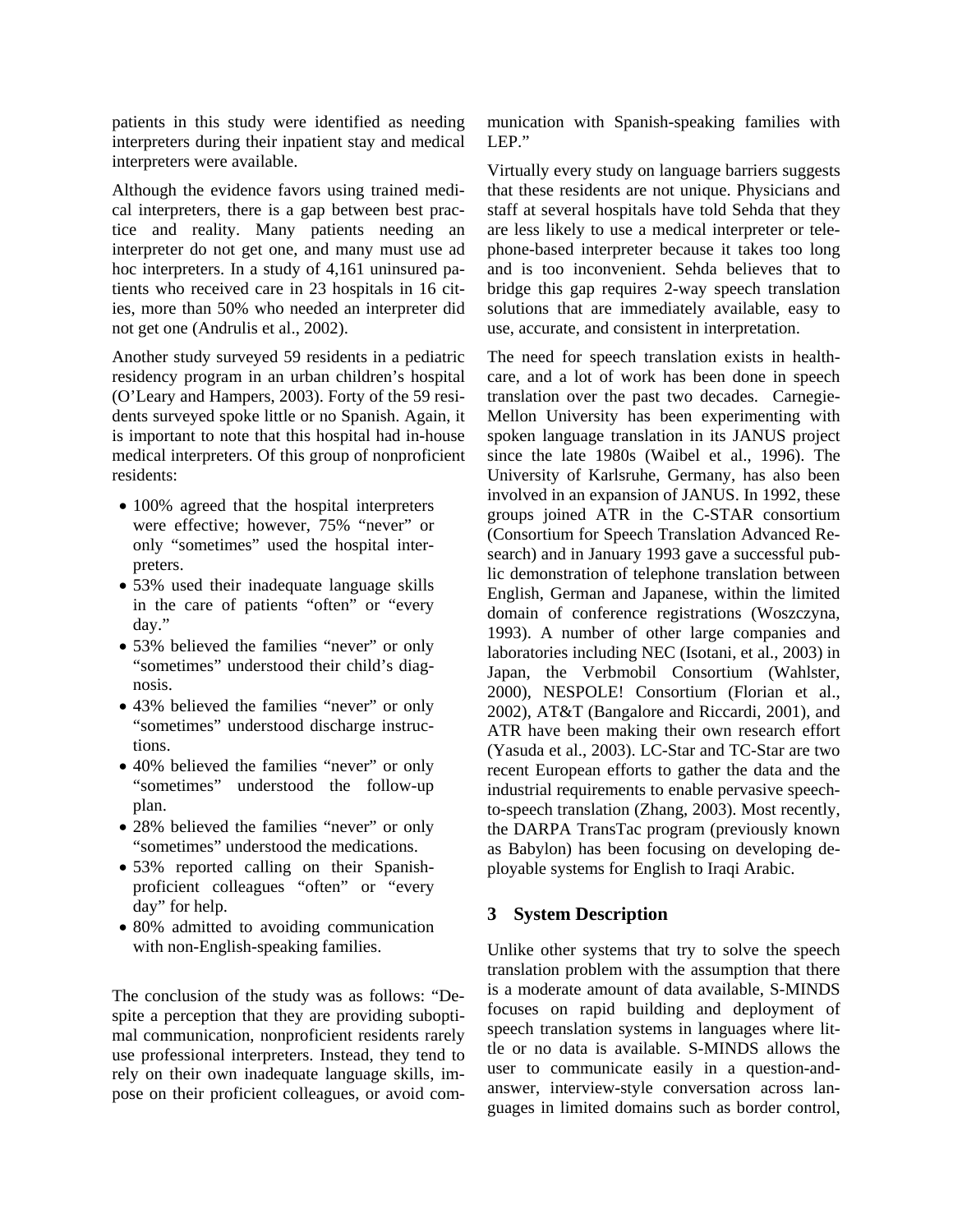hospital admissions or medical triage, or other narrow interview fields.

S-MINDS uses a number of voice-independent speech recognition engines with the usage dependent on the languages and the particular domain. These engines include Nuance  $8.5^2$ , SRI EduSpeak  $2.0<sup>3</sup>$ , and Entropic's HTK-based engine.<sup>4</sup> There is a dialog/translation creation tool that allows us to compile and run our created dialogs with any of these engines. This allows our developers to be free from the nuances of any particular engine that is deployed. S-MINDS uses a combination of grammars and language models with these engines, depending on the task and the availability of training data. In the case of the system described in this document, we were using Nuance 8.5 for both English and Korean speech recognition.

We use our own semantic parser, which identifies keywords and phrases that are tagged by the user; these in turn are fed into an interpretation engine. Because of the limited context, we can achieve high translation accuracy with the interpretation engine. However, as the name suggests, this engine does not directly translate users' utterances but interprets what they say and paraphrases their statements. Finally, we use a voice generation system (which splices human recordings) along with the Festival TTS engine to output the translations. This has been recently replaced by the Cepstral TTS engine.

Additionally, S-MINDS includes a set of tools to modify and augment the existing system with additional words and phrases in the field in a matter of a few minutes.

The initial task given to us was a medical disaster recovery scenario that might occur near an American military base in Korea. We were given about 270 questions and an additional 90 statements that might occur on the interviewer side. Since our system is an interview-driven system (sometimes referred to as "1.5-way"), the second-language person is not given the option of initiating conversations. The questions and statements given to us covered several domains related to the task above, including medical triage, force protection at the installation gate, and some disaster recovery questions. In addition to the 270 assigned questions, we created 120 of our own in order to make the domains more complete.

#### **3.1 Data Collection**

Since we assumed that we could internally generate the English language data used to ask the question but not the language data on the Korean side, our entire focus for the data collection task was on Korean. As such, we collected about 56,000 utterances from 144 people to answer the 390 questions described above. This data collection was conducted over the course of 2 months via a telephone-based computer system that the native Korean speakers could call. The system first introduced the purpose of the data collection and then presented the participants with 12 different scenarios. The participants were then asked a subset of the questions after each of the scenarios. One advantage of the phone-based system – in addition to the savings in administrative costs – was that the participants were free to do the data collection any time during the day or night, from any location. The system also allowed participants to hang up and call back at a later time. The participants were paid only if they completed all the scenarios.

Of this data, roughly 7% was unusable and was thrown away. Another 31% consisted of one-word answers (like "yes"). The rest of the data consisted of utterances 2 to 25 words long. Approximately 85% of the usable data was used for training; the remainder was used for testing.

The transcription of the data started one week after the start of the data collection, and we started building the grammars three weeks later.

#### **3.2 System Development**

We have an extensive set of tools that allow nonspecialists, with a few days of training, to build complete mission-oriented domains. In this project, we used three bilingual college graduates who had no knowledge of linguistics. We spent the first 10 days training them and the next two weeks closely supervising their work. Their work involved taking the sentences that were produced from the data collection and building grammars for them until the "coverage" of our grammars – that is, the num-

<sup>&</sup>lt;sup>2</sup> http://www.nuance.com/nuancerecognition/

<sup>3</sup> http://www.speechatsri.com/products/eduspeak.shtml 4

http://htk.eng.cam.ac.uk/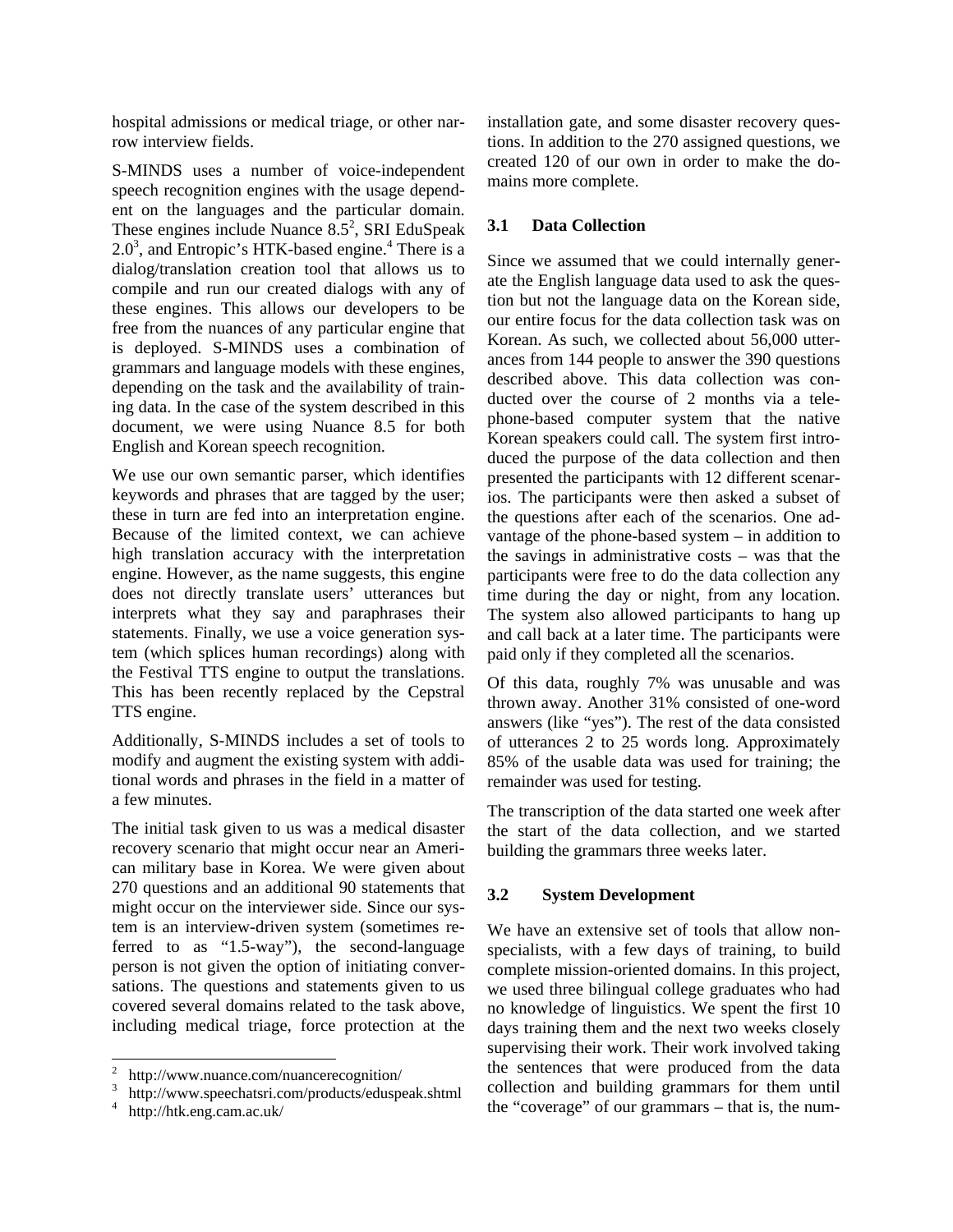ber of utterances from the training set that our system would handle – was larger than a set threshold (generally set between 80% and 90%). Because of the scarcity of Korean-language data, we built this system based entirely on grammar language models rather than statistical language models. Grammars are generally more rigid than statistical language models, and as such grammars tend to have higher in-domain accuracy and much lower out-of-domain accuracy<sup>5</sup> than statistical language models. This means that the system performance will depend greatly upon on how well our grammars cover the domains.

The semantic tagging and the paraphrase translations were built simultaneously with the grammars. This involved finding and tagging the semantic classes as well as the key concepts in each utterance. Frame-based translations were performed by doing concept and semantic transfer. Because our tools allowed the developers to see the resulting frame translations right away, they were able to make fixes to the system as they were building it; hence, the system-building time was greatly reduced.

We used about 15% of the collected telephone data for batch testing. Before deployment, our average word accuracy on the batch results was 92.9%. The translation results were harder to measure directly, mostly because of time constraints.

#### **3.3 System Testing**

l

We tested our system with 11 native Korean speakers, gathering 968 utterances from them. The results of the test are shown in Table 1. Most of the valid rejected utterances occurred because participants spoke too softly, too loudly, before the prompt, or in English. Note that there was one utterance with bad translation; that and a number of other problems were fixed before the actual field testing.

| Category                            | Percentage |
|-------------------------------------|------------|
| <b>Total Recognized Correctly</b>   | 82.0%      |
| <b>Total Recognized Incorrectly</b> | 5.8%       |
| <b>Total Valid Rejection</b>        | 8.0%       |
| <b>Total Invalid Rejected</b>       | 4.1%       |
| Total unclear translations          | $0.1\%$    |

Table 1: Korean-to-English system testing results for the 11 native Korean speakers.

# **4 Experimental Setup**

A military medical group used S-MINDS during a medical training exercise in January 2005 in Carlsbad, California. The testing of speech translation systems was integrated into the exercise to assess the viability of such systems in realistic situations. The scenario involved a medical aid station near the front lines treating badly injured civilians. The medical facilities were designed to quickly triage severely wounded patients, provide life-saving surgery if necessary, and transfer the patients to a safer area as soon as possible.

#### **4.1 User Training**

Often the success or failure of these interactive systems is determined by how well the users are trained on the systems' features.

Training and testing on S-MINDS took place from November 2004 through January 2005. The training had three parts: a system demonstration in November, two to three hours of training per person in December, and another three-hour training session in January. About 30 soldiers were exposed to S-MINDS during this period. Because of the tsunami in Southeast Asia, many of the people who attended the November demo and December training were not available for the January training and the exercise. Nine service members used S-MINDS during the exercise. Most of them had attended only the training session in January.

#### **4.2 Test Scenarios**

Korean-speaking 'patients' arrived by military ambulance. They were received into one of three tents where they were (notionally) triaged, treated, and prepared for surgery. The tents were about 20 feet wide by 25 feet deep, and each had six to eight cots for patients. The tents had lights and electricity.

<sup>5</sup> Note that there are many factors effecting both grammar-based and statistical language model based speech recognition, including noise, word perplexity, acoustic confusability, etc. The statement above has been true with some of the experiments that we have done, but we can not claim that it is universally true.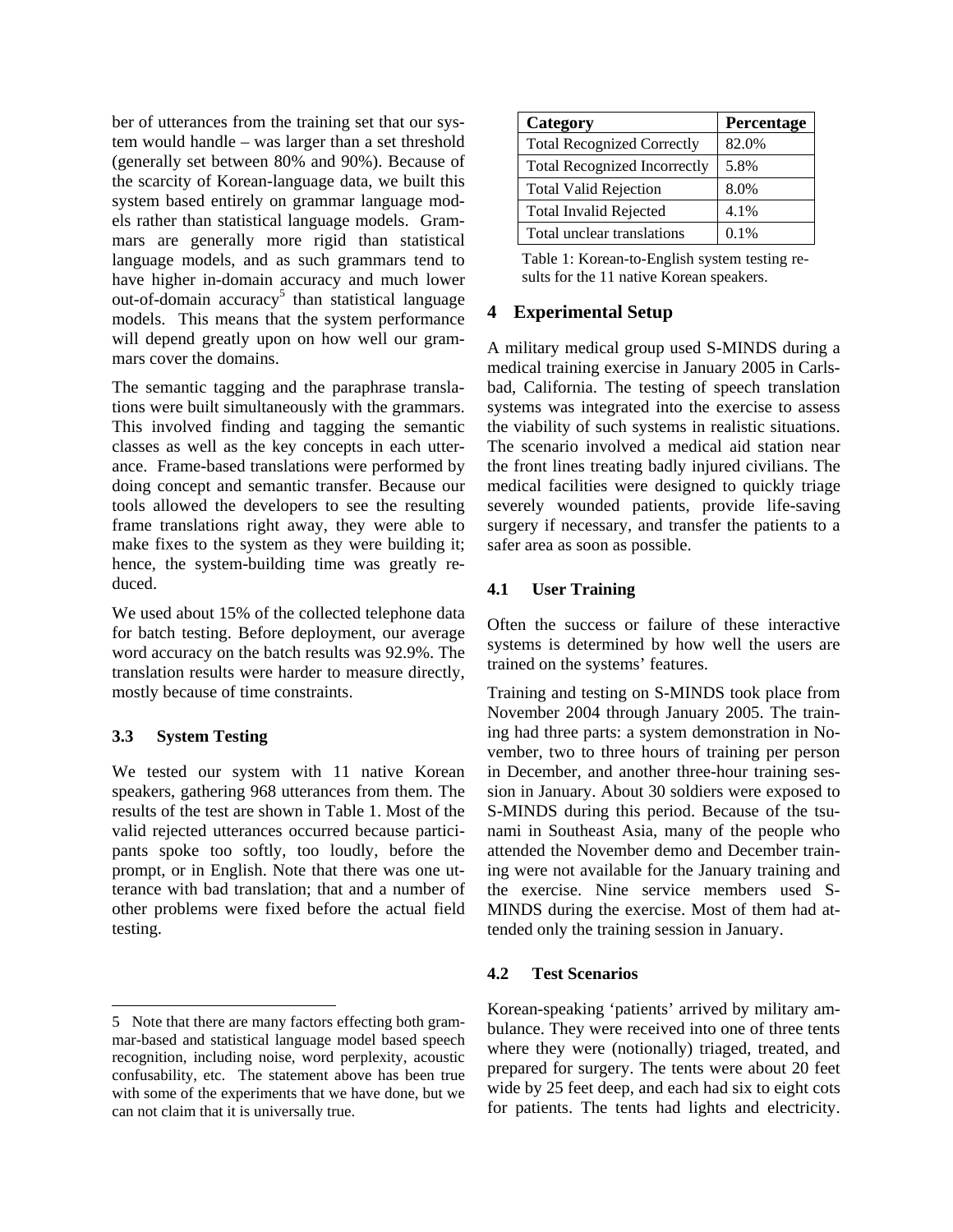The environment was noisy, sandy, and 'bloody.' The patients' makeup coated our handsets by the end of the day. There were many soldiers available to help and watch. Nine service members used S-MINDS during a four-hour period.

All of the 'patients' spoke both English and Korean. A few 'patients' were native Korean speakers, and two were American service members who spoke Korean fairly fluently but with an accent. The 'patients' were all presented as severely injured from burns, explosions, and cuts and in need of immediate trauma care.

The 'patients' were instructed to act as if they were in great pain. Some did, and they sounded quite realistic. In fact, their recorded answers to questions were sometimes hard for a native Korean speaker to understand. The background noise in the tents was quite loud (because of the number of people involved, screaming patients and close quarters). Although we did not directly measure the noise; we estimate it ranged from 65 to 75 decibels.

### **4.3 Physical and Hardware Setup**

S-MINDS is a flexible system that can be configured in different ways depending on the needs of the end user. Because of the limited time available for training, the users were trained on a single hardware setup, tailored to our understanding of how the exercises would be conducted. Diagrams available before the exercises showed that each tent would have a "translation station" where Korean-speaking patients would be brought. The experimenters (two of the authors) had expected that the tents would be positioned at least 40 feet apart. In reality, the tents were positioned about 5 feet apart, and there was no translation station.

Our original intent was to use S-MINDS on a Sony U-50 tablet computer mounted on a computer stand with a keyboard and mouse at the translation station, and for a prototype wireless device – based on a Bluetooth-like technology to eliminate the need for wires between the patient and the system – that we had built previously. However, because of changes in the conduct of the exercise, the experimenters had to step in and quickly set up two of the S-MINDS systems without the wireless system (because of the close proximity of the tents)

and without the computer stands. The keyboards and mice were also removed so that the S-MINDS systems could be made portable. The medics worked in teams of two; one medic would hold the computer and headset for the injured patient while the other medic conducted the interview.

# **5 Results**

The nine participants used our system to communicate with 'patients' over a four-hour period. We analyzed qualitative problems with using the system and quantitative results of translation accuracy.

### **5.1 Problems with System Usage**

We observed a number of problems in the test scenarios with our system. These represent some of the more common problems with the S-MINDS system. The authors suspect these may be endemic of all such systems.

### *5.1.1 Inadequate Training on the System*

Users were trained to use the wireless units, which interfered with each other when used in close proximity. For the exercise, we had to set up the units without the wireless devices because the users had not been trained on this type of setup. As a result, service members were forced to use a different system from the one they were trained on.

Also, the users had difficulty navigating to the right domain. S-MINDS has multiple domains each optimized for a particular scenario (medical triage, pediatrics, etc.), but the user training did not include navigation among domains.

#### *5.1.2 User Interface Issues*

The user interface and the system's user feedback messages caused unnecessary confusion with the interviewers. The biggest problem was that the system responded with, "I'm sorry, I didn't hear that clearly" whenever a particular utterance wasn't recognized. This made the users think they should just repeat their utterance over and over. In fact, the problem was that they were saying something that were out of domain or did not fit any dialogs in S-MINDS, so no matter how many times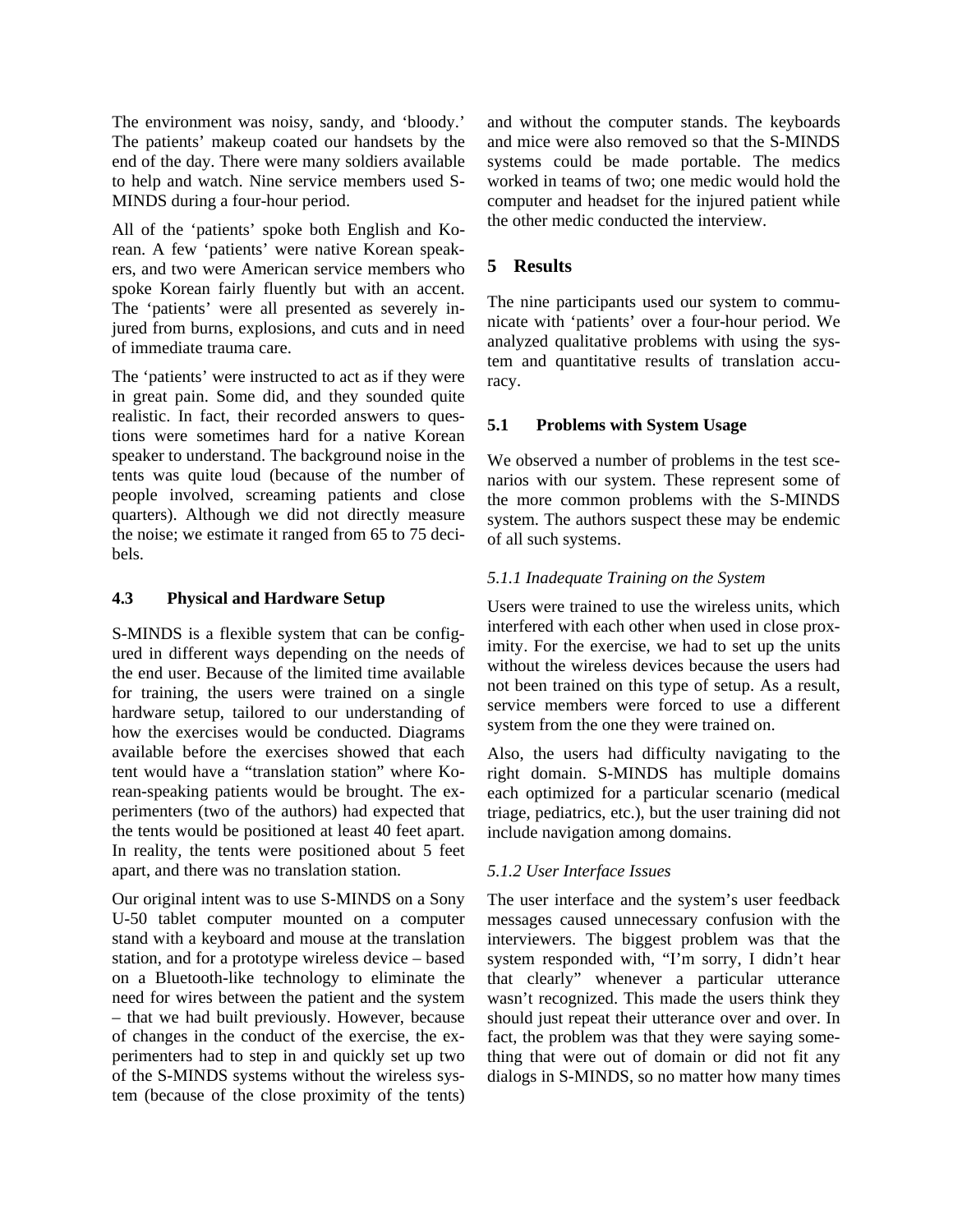they repeated the phrase, it would not be recognized. This caused the users significant frustration.

#### **5.2. Quantative Analysis**

During the system testing, there were 363 recorded interactions for the English speakers. Unfortunately, the system was not set up to record the utterances that had a very low confidence score (as determined by the Nuance engine), and the user was asked to repeat those utterances again. Here is the rough breakdown for all of the English interactions:

- 52.5% were translated correctly into Korean
- 34.2% were rejected by the system
- 13.3% had misrecognition or mistranslation errors

This means that S-MINDS tried to recognize and translate 65.8% of the English utterances and of those 79.8% were correctly translated. A more detailed analysis is presented in Figure 1.



Figure 1: Detailed breakdown for the English utterances and percentage breakdown for each category.

The Korean speakers' responses to each of the questions that were recognized and translated are analyzed in Figure 2. Note that the accuracy for the non-rejected responses is 78.3%.



Figure 2: Detailed breakdown of the recognition for the Korean utterances and percentage breakdown for each category.

#### **6 Discussion**

Although these results are less than impressive, a close evaluation pointed to three areas where a concentration of effort would significantly improve translation accuracy and reduce mistranslations. These areas were:

- 1) Data collection with English speakers to increase coverage on the dialogs.
	- a) 34% of the things the soldiers said were things S-MINDS was not designed to translate.
	- b) We had assumed that our existing English system would have adequate coverage without any additional data collection.
- 2) User verification on low-confidence results.
- 3) Improved feedback prompts when a phrase is not recognized; for example:
	- a) One user said, "Are you allergic to any allergies?" three times before he caught himself and said, "Are you allergic to any medications?"
	- b) Another user said, "How old are you?" seven times before realizing he needed to switch to a different domain, where he was able to have the phrase translated.
	- c) Another user repeated, "What is your name?" nine times before giving up on the phrase (this phrase wasn't in the S-MINDS Korean medical mission set).

Beyond improving the coverage, the system's primary problem seemed to be in the voice user interface since even the trained users had a difficult time in using the system.